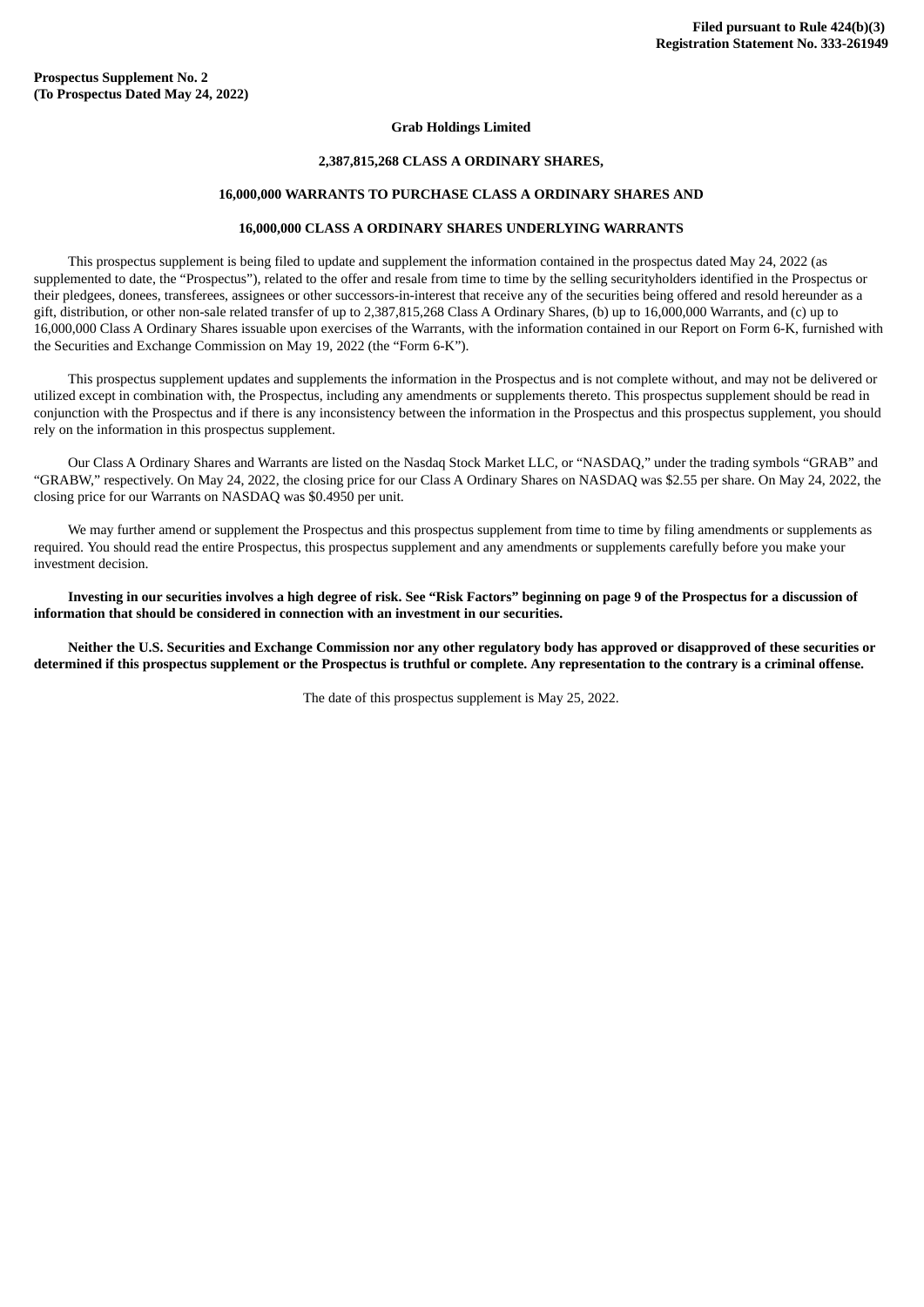## **EXPLANATORY NOTE**

On May 24, 2022, the Registrant filed the Prospectus Supplement No. 1 (the "Prospectus Supplement No. 1") to update and supplement the information contained in the Prospectus with the information contained in our Report on Form 6-K, furnished with the Securities and Exchange Commission on May 19, 2022; however, the material information contained in the Form 6-K was erroneously omitted from the Prospectus Supplement No. 1. The Registrant is filing this Prospectus Supplement No. 2 (the "Prospectus Supplement No. 2") to attach the material information contained in the Form 6-K.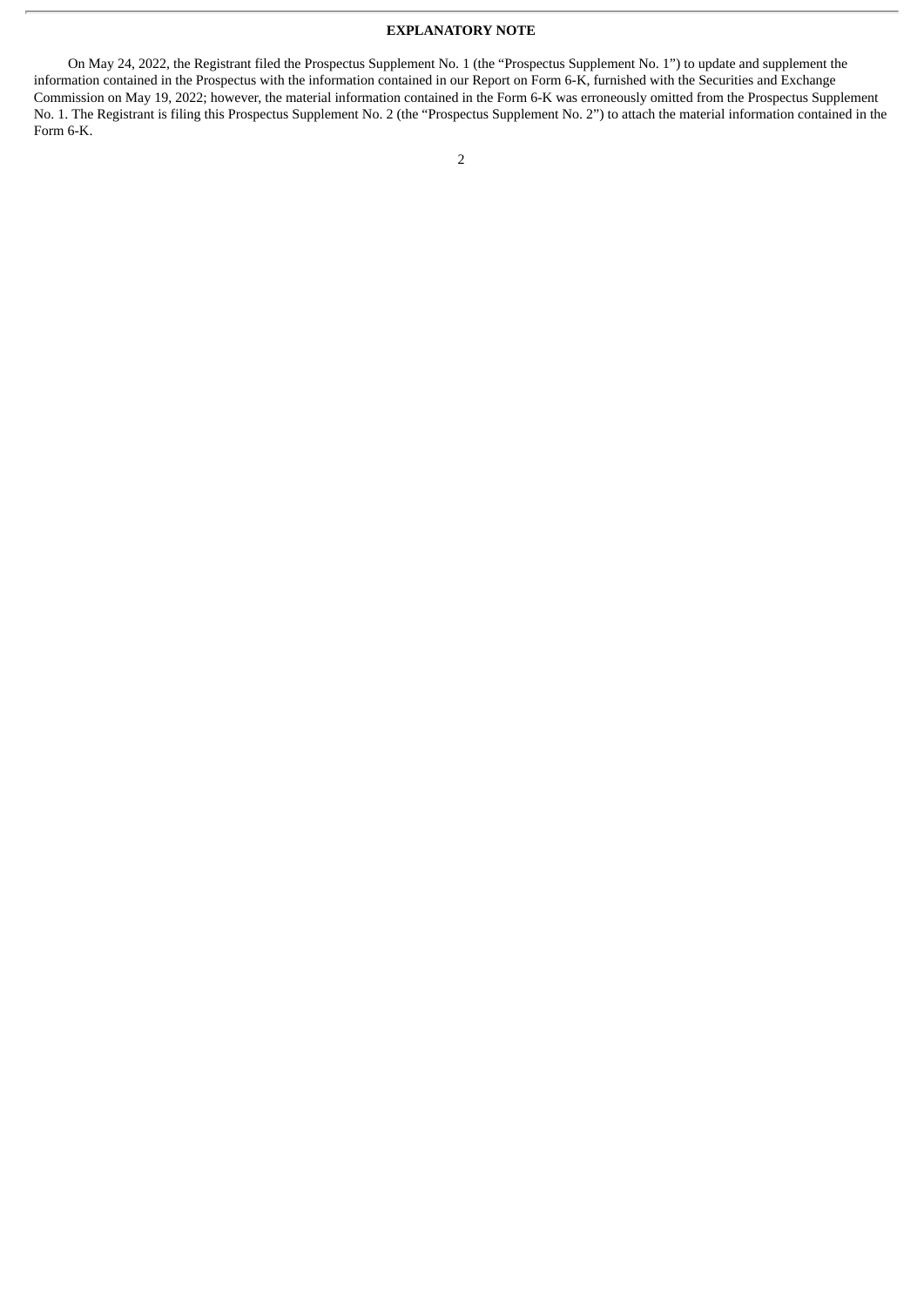#### **Grab Reports First Quarter 2022 Results**

• *Outperformed Q1 GMV and TPV guidance for deliveries, mobility and financial services* • *GMV of \$4.8 billion, grew 32% year-over-year ("YoY"),* • *Revenue \$228 million, up 6% YoY* • *Loss for the period of \$435 million, a 35% improvement YoY*

#### **Q1 Key Highlights**

- Surpassed quarterly gross merchandise value1 (GMV) and total payments volume2 (TPV) Q1 guidance for deliveries, mobility and financial services, respectively.
- Improved Group and deliveries adjusted EBITDA margins, as a percentage of GMV, from the previous quarter.
- Demonstrated continued growth in financial services, and nearly doubled enterprise and new initiatives GMV year-on-year (YoY).
- Mobility segment continued to rebound as we increased the number of active drivers3 on our platform

<sup>1</sup> GMV means gross merchandise value, an operating metric representing the sum of the total dollar value of transactions from Grab's services, including any applicable taxes, tips, tolls and fees, over the period of measurement.

<sup>2</sup> Total Payments Volume (TPV) is defined as the value of payments, net of payment reversals, successfully completed through the Grab platform for the financial services segment. Pre-InterCo means this segment data includes earnings and other amounts from transactions between entities within the Grab group that are eliminated upon consolidation.<br>3 Active driver-partners are defined as Grab's driver-par calculated based on the average of the Active drivers for each month in the relevant period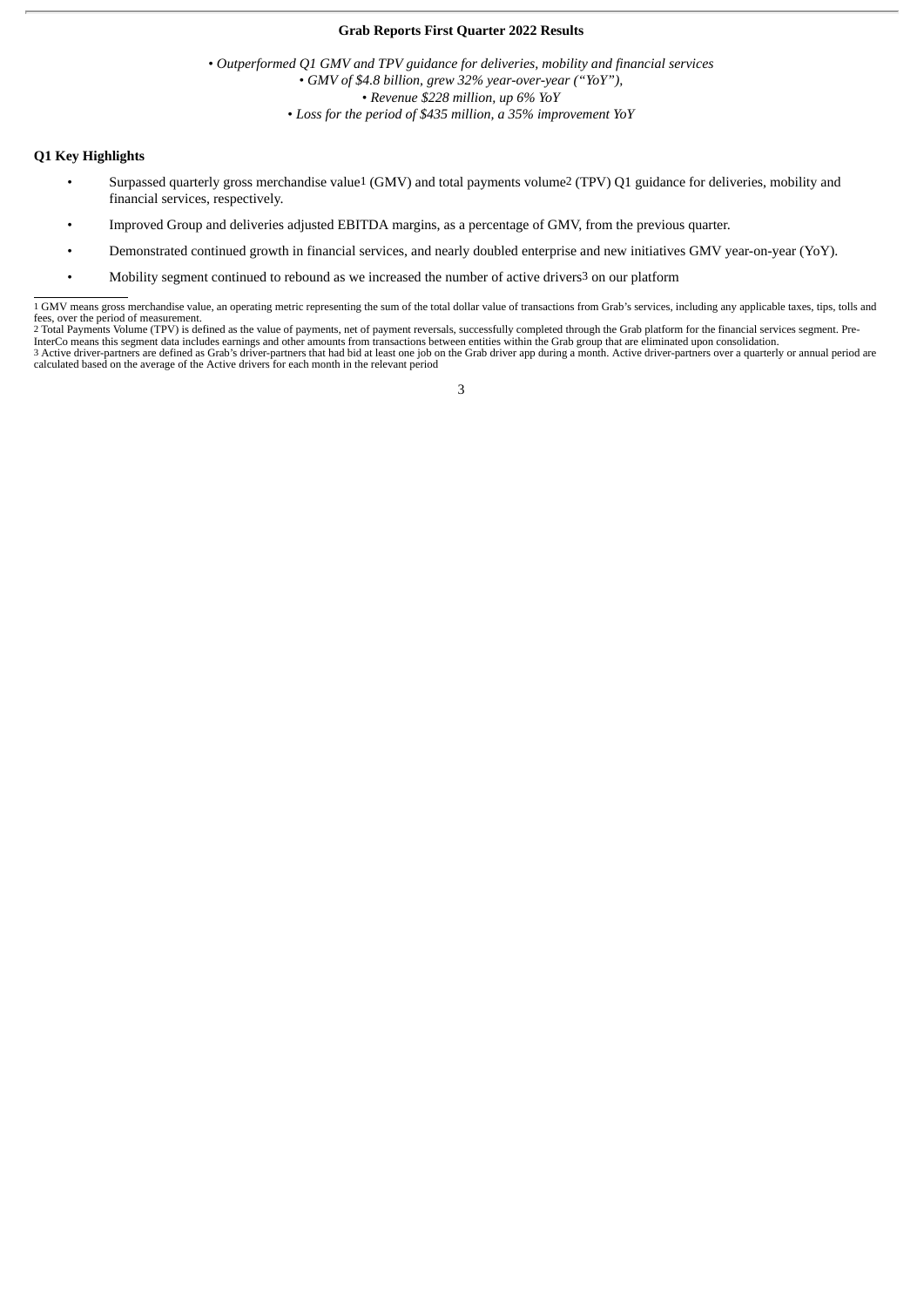• As of March 31, 2022, Grab had cash liquidity of \$8.2 billion, a decrease from \$9.0 billion as of December 31, 2021 primarily due to net cash outflow from operating activities and the acquisition of Jaya Grocer.

# **First Quarter Group Financial and Operational Highlights**

| (\$ in millions, unless otherwise stated) | Q1 2022<br>(unaudited) | Q1 2021<br>(unaudited) | YoY % Change |
|-------------------------------------------|------------------------|------------------------|--------------|
| <b>Operating metrics:</b>                 |                        |                        |              |
| <b>GMV</b>                                | 4.805                  | 3.644                  | 32%          |
| MTUs <sup>4</sup> (millions of users)     | 30.9                   | 28.0                   | 10%          |
| GMV per MTU (\$)                          | 155                    | 130                    | 19%          |
| Partner incentives                        | 216                    | 139                    | 55%          |
| Consumer incentives                       | 344                    | 186                    | 85%          |
| <b>Financial measures:</b>                |                        |                        |              |
| Revenue                                   | 228                    | 216                    | 6%           |
| Loss for the period                       | (435)                  | (666)                  | 35%          |
| <b>Total Segment Adjusted EBITDA</b>      | (75)                   | 35                     | NM           |
| <b>Adjusted EBITDA</b>                    | (287)                  | (111)                  | (158)%       |

### Q1 Business Review

We delivered strong first quarter results that surpassed quarterly GMV and TPV guidance, driven by robust year-on-year GMV growth across all business segments. Overall, GMV and revenue grew 32% and 6% year-on-year respectively, driven by mobility segment acceleration, strong core food and groceries growth as we expanded our merchant selection and contributions from Jaya Grocer. Revenue rose 87% compared to the prior quarter, as total incentives in the deliveries segment moderated and this was the first quarter that included Jaya Grocer financial results since we closed the acquisition at the end of January 2022.

As countries eased pandemic restrictions further during the quarter, monthly transacting users (MTUs) rose 10% year-on-year to reach 30.9 million, while average spend per user, defined as GMV per MTU, rose 19% to \$155, indicating resilient demand for our services.

<sup>4</sup> MTUs means monthly transacting users, which is an operating metric defined as the monthly number of unique users who transact via our products, where transact means to have successfully paid for any of our products. MTUs over a quarterly or annual period are calculated based on the average of the MTUs for each month in the relevant period. Figure is inclusive<br>of OVO MTUs. Excluding OVO MTUs,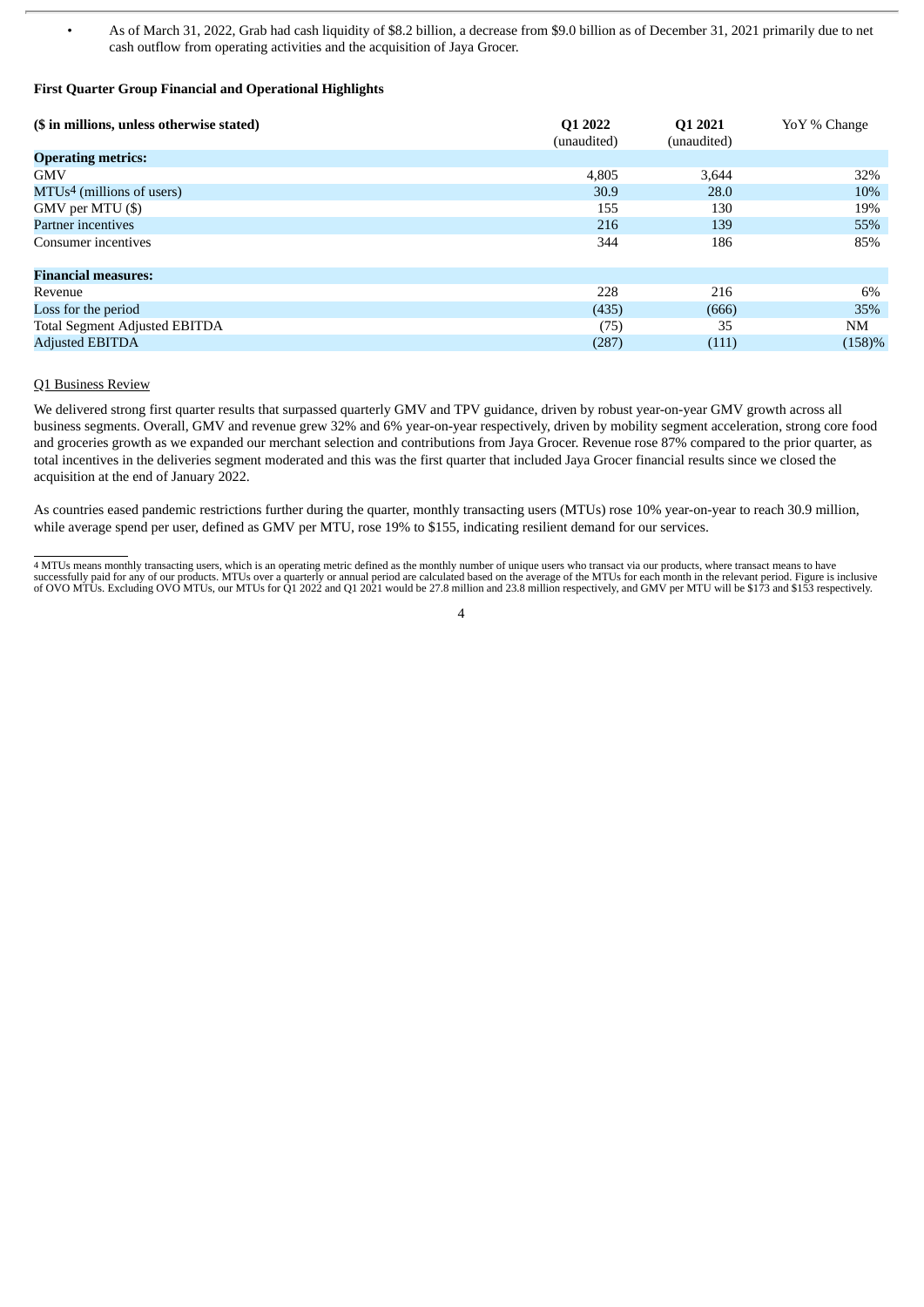Adjusted EBITDA was negative \$287 million, declining from negative \$111 million a year ago on higher regional costs and incentive investments, while adjusted EBITDA improved by approximately \$17 million compared to the fourth quarter 2021, as total incentives in our deliveries segment came down. Adjusted EBITDA margins as a percentage of GMV declined to (6.0)% in the quarter compared to (3.1)% in the same period a year ago, but improved from (6.8)% achieved in the previous quarter. Net loss for the quarter was \$435 million, a 35% improvement year-on-year, primarily due to elimination of the non-cash interest expense of Grab's convertible redeemable preference shares that converted to ordinary shares in December 2021 and will no longer be incurred going forward.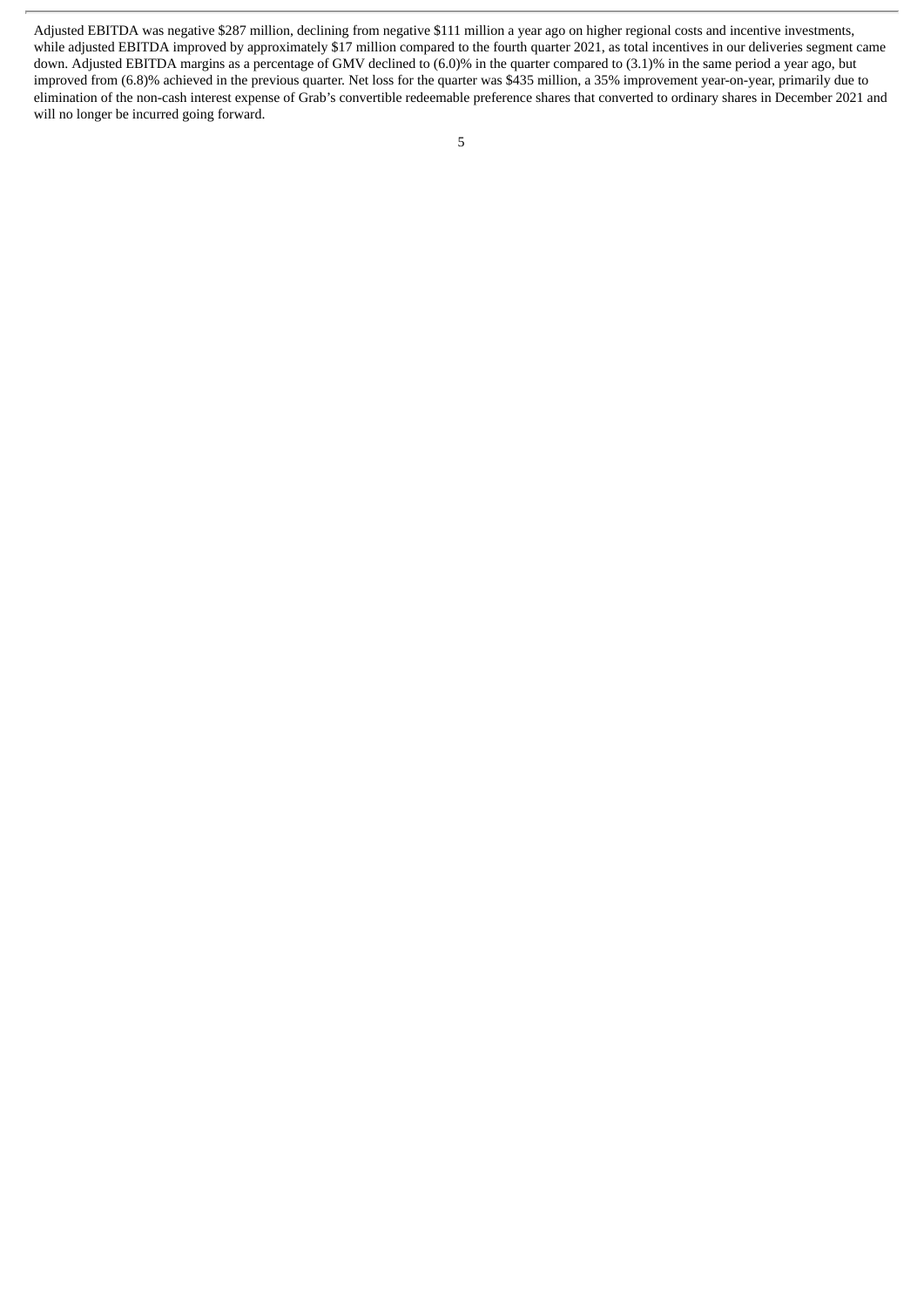### **First Quarter Segment Financial and Operational Highlights**

*Deliveries*

| (\$ in millions, unless otherwise stated) | Q1 2022<br>(unaudited) | Q1 20121<br>(unaudited) | YoY % Change |
|-------------------------------------------|------------------------|-------------------------|--------------|
| <b>Operating metrics:</b>                 |                        |                         |              |
| <b>GMV</b>                                | 2,562                  | 1,702                   | 50%          |
| <b>Commission Rate</b>                    | 19.9%                  | 18.2%                   |              |
|                                           |                        |                         |              |
| <b>Financial measures:</b>                |                        |                         |              |
| Revenue                                   | 91                     | 53                      | 70%          |
| Segment Adjusted EBITDA                   | (56)                   | (4)                     | NM           |

Our **deliveries** segment registered strong GMV and revenue growth driven by continued growth in food and groceries deliveries and contributions following our acquisition of Jaya Grocer. Deliveries' MTUs and average spend per user grew by 26% and 19% year-on-year respectively, as we expanded our merchant selection and deepened local merchant relationships to give users more reasons to transact with Grab.

In Q1 2022, active merchant-partners5 grew by 34% year-on-year and we continued to forge strong local partnerships to drive organic growth. For example, we launched a pilot in the first quarter to partner with and promote local food merchants to our users by creating bespoke marketing materials that we amplified in-app. We saw early positive results from this pilot and we plan to expand these partnerships this year.

Segment Adjusted EBITDA declined \$52 million year-on-year to negative \$56 million, but improved by 34% from the previous quarter as total incentives spent moderated on a sequential basis. We also made progress on our deliveries unit economics with segment adjusted EBITDA margins as a percentage of GMV, improved to (2.2)% in the quarter from (3.5)% in the fourth quarter 2021 as total incentives as a proportion of deliveries GMV declined to 16.3% from 18.2% quarter-on-quarter.

#### *Mobility*

| (\$ in millions, unless otherwise stated) | Q1 2022<br>(unaudited) | Q1 2021<br>(unaudited) | YoY % Change |
|-------------------------------------------|------------------------|------------------------|--------------|
| <b>Operating metrics:</b>                 |                        |                        |              |
| <b>GMV</b>                                | 834                    | 808                    | 3%           |
| Commission Rate <sup>6</sup>              | 23.4%                  | 22.6%                  |              |
|                                           |                        |                        |              |
| <b>Financial measures:</b>                |                        |                        |              |
| Revenue                                   | 112                    | 145                    | $(22)\%$     |
| Segment Adjusted EBITDA                   | 82                     | 115                    | (29)%        |

5 Active merchant-partners are defined as Grab's merchant-partners that had completed at least one order on the Grab merchant app during a month. Active merchant-partners over a quarterly or annual period are calculated ba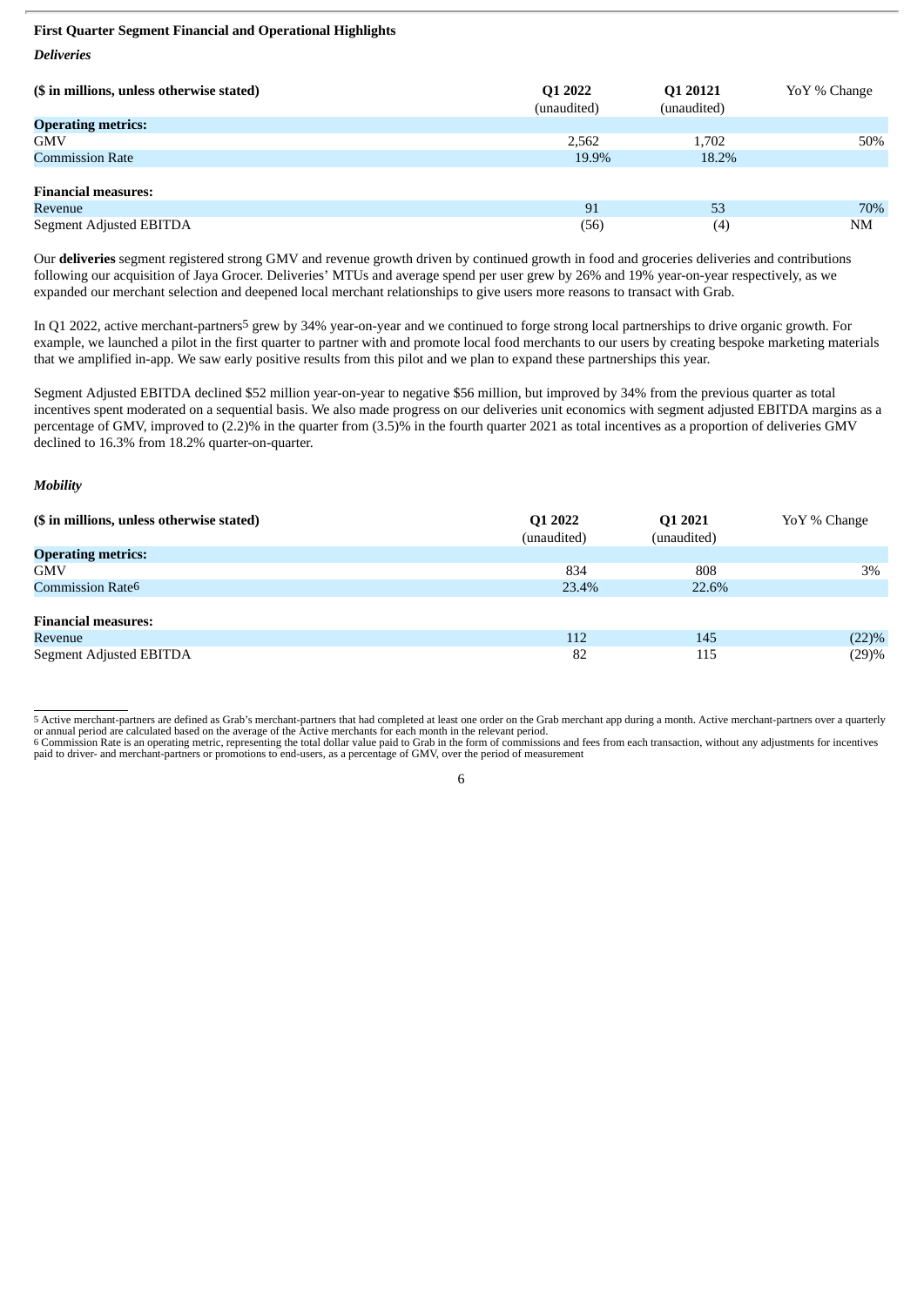In the first quarter, our **mobility** segment showed signs of a rebound on both the demand and supply side of the marketplace.

Segment MTUs continued to recover and mobility GMV rose 9% quarter-on-quarter, signaling demand recovery after the impact of Omicron in the first two months of the quarter. We increased our average monthly active drivers by 220,000 from the third quarter 2021 to the first quarter 2022. The number of active drivers on our platform over Q1 2022 reached the highest level since Q2 2020, indicating that our efforts to onboard more drivers for our platform are bearing fruit.

Revenue and segment adjusted EBITDA declined year-on-year as we spent to acquire drivers to capture demand coming back online. Segment Adjusted EBITDA margin for mobility declined to 9.8% of GMV in Q1 2022 compared to 14.3% of GMV in Q1 2021 and from 10.1% of GMV in the previous quarter.

Furthermore, we are closely monitoring the impact of fuel price inflation on our driver-partners' earnings and taking steps to support them. In Q1 2022, we raised ride-hailing fares in Vietnam, while in Singapore we introduced a temporary driver fee of S\$0.50 per ride in addition to fuel discount schemes to help our partners defray higher operating costs.

#### *Financial Services*

| (\$ in millions, unless otherwise stated) | Q1 2022<br>(unaudited) | Q1 2021<br>(unaudited) | YoY % Change |
|-------------------------------------------|------------------------|------------------------|--------------|
| <b>Operating metrics:</b>                 |                        |                        |              |
| Pre-Interco Total Payment Volume (TPV)    | 3,600                  | 2,727                  | 32%          |
| Pre-Interco TPV: Off-Grab                 | 1,357                  | 1,134                  | 20%          |
| <b>GMV</b>                                | 1,357                  | 1,108                  | 23%          |
| <b>Commission Rate</b>                    | 2.5%                   | 2.1%                   |              |
| <b>Financial measures:</b>                |                        |                        |              |
| Revenue                                   | 11                     | 8                      | 52%          |
| Segment Adjusted EBITDA                   | (102)                  | (78)                   | (30)%        |

**Financial Services** (Pre-InterCo) TPV grew robustly in the first quarter, driven by on-platform growth as well as strong MTUs growth of 18% year-on-year. Continued on-platform transaction growth enhances our Superapp flywheel, as GrabPay users have higher levels of retention rates, spending and cross-segment usage compared to cash-users.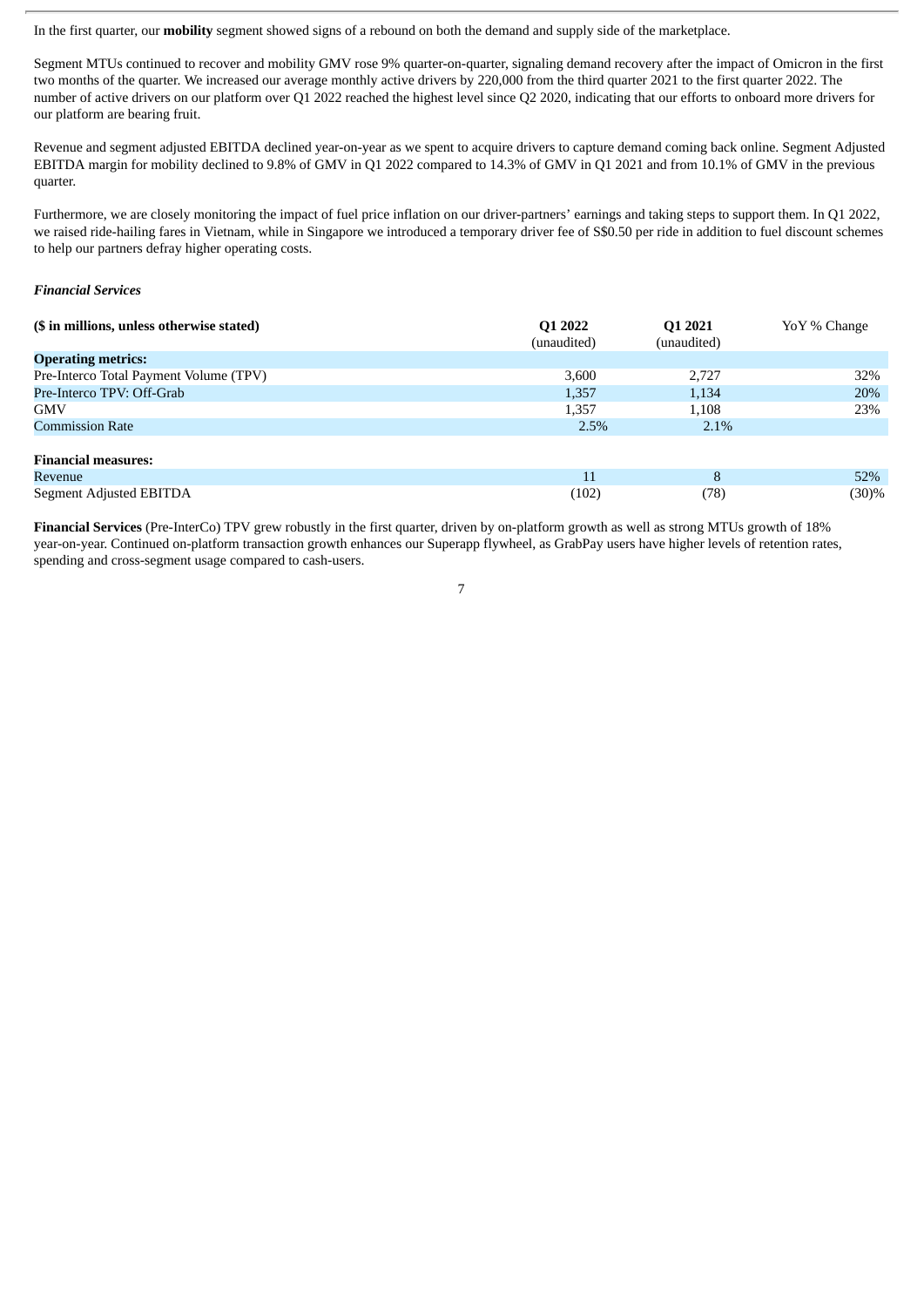Revenue and GMV grew 52% and 23% year-on-year respectively, driven by off-platform GMV growth and strong ecosystem lending growth. TPV7 of our Buy Now Pay Later product has grown 5 times from Q1 2021 to Q1 2022. Overall loans disbursed, that includes Buy Now Pay Later loans, grew 3 times in the same period.

In the quarter, OVO continued to execute on its open ecosystem strategy, signing up key partners and launching its first recurring payment partnership with a global subscription-based streaming service. OVO also expanded its partnerships with key merchants in the groceries, travel and marketplace segments to capture growth opportunities in those segments. One such partner is Indomaret, a convenience store chain in Indonesia. In the quarter, the number of Indomaret top-up transactions to the OVO wallet grew 57% month-on-month on average, indicating the partnership's success in driving user stickiness for OVO.

In the quarter, we also launched our first Islamic financing product with a partner in Malaysia. The Shariah-compliant product lets eligible drivers tap convenient financing options to address their cash flow needs. This product is yet another example of how we deliver value to our users via our hyperlocal approach.

Financial services segment adjusted EBITDA for Q1 2022 declined in the quarter to \$(102) million, versus \$(78) million in Q1 2021 on continued investment into our digital bank strategy and higher consumer incentives, while segment adjusted EBITDA margin for Q1 2022 was at (2.8)% of TPV, an improvement from (2.9)% in Q1 2021.

#### *Enterprise and New Initiatives*

| (\$ in millions, unless otherwise stated) | Q1 2022<br>(unaudited) | Q1 2021<br>(unaudited) | YoY % Change |
|-------------------------------------------|------------------------|------------------------|--------------|
| <b>Operating metrics:</b>                 |                        |                        |              |
| <b>GMV</b>                                | 52                     | 26                     | 98%          |
| <b>Financial measures:</b>                |                        |                        |              |
| Revenue                                   | 14                     | 10                     | 34%          |
| Segment Adjusted EBITDA                   |                        |                        | (51)%        |

In the quarter, **enterprise and new initiatives** GMV and revenue grew strongly on a year-over-year basis driven by gains in our advertising business. GrabAds also increased its advertiser base seven times compared to the same period a year ago, by onboarding more Grab merchants on its advertising platform that provides search and display advertising options to drive in-app sales.

7 Calculated as the year-on-year change in TPV (pre-interCo) generated from Buy Now Pay Later.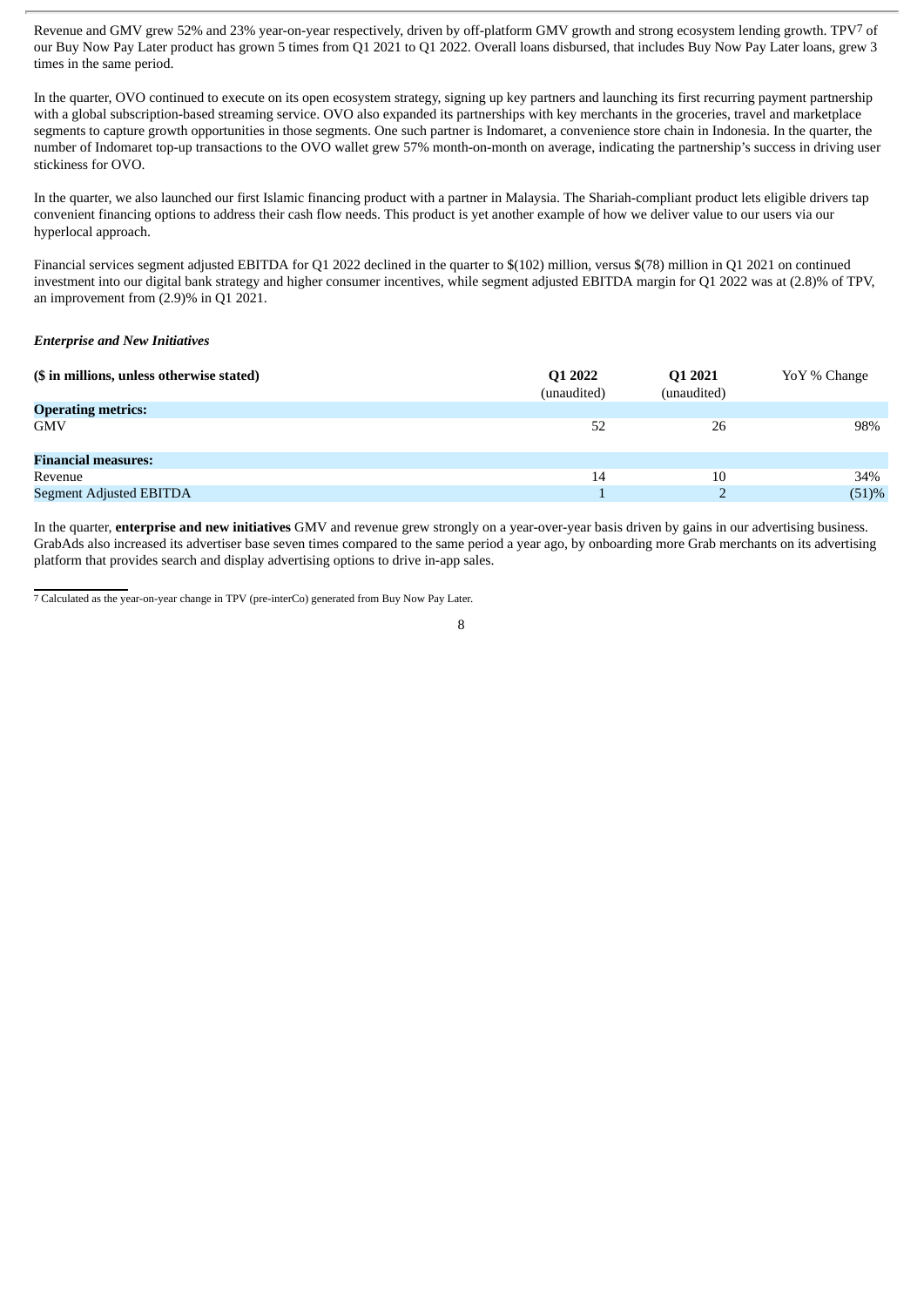#### **About Grab**

Grab is Southeast Asia's leading superapp based on GMV in 2021 in each of food deliveries, mobility and the e-wallets segment of financial services, according to Euromonitor. Grab operates across the deliveries, mobility and digital financial services sectors in 480 cities in eight countries in the Southeast Asia region – Cambodia, Indonesia, Malaysia, Myanmar, the Philippines, Singapore, Thailand and Vietnam. Grab enables millions of people each day to access its driver- and merchant-partners to order food or groceries, send packages, hail a ride or taxi, pay for online purchases or access services such as lending, insurance, wealth management and telemedicine, all through a single "everyday everything" app. Grab was founded in 2012 with the mission to drive Southeast Asia forward by creating economic empowerment for everyone, and since then, the Grab app has been downloaded onto millions of mobile devices. Grab strives to serve a triple bottom line: to simultaneously deliver financial performance for its shareholders and have a positive social and environmental impact in Southeast Asia.

## **Forward-Looking Statements**

This document and the announced investor webcast contain "forward-looking statements" within the meaning of the "safe harbor" provisions of the U.S. Private Securities Litigation Reform Act of 1995. All statements other than statements of historical fact contained in this document and the webcast, including but not limited to, statements about Grab's beliefs and expectations, business strategy and plans, objectives of management for future operations of Grab, and growth opportunities, are forward-looking statements. Some of these forward-looking statements can be identified by the use of forward-looking words, including "anticipate," "expect," "suggest," "plan," "believe," "intend," "estimate," "target," "project," "should," "could," "would," "may," "will," "forecast" or other similar expressions. Forward-looking statements are based upon estimates and forecasts and reflect the views, assumptions, expectations, and opinions of Grab, which involve inherent risks and uncertainties, and therefore should not be relied upon as being necessarily indicative of future results. A number of factors could cause actual results to differ materially from those contained in any forward-looking statement, including but not limited to: Grab's ability to grow at the desired rate or scale and its ability to manage its growth; its ability to further develop its business, including new products and services; its ability to attract and retain partners and consumers; its ability to compete effectively in the intensely competitive and constantly changing market; its ability to continue to raise sufficient capital; its ability to reduce net losses and the use of partner and consumer incentives, and to achieve profitability; potential impact of the complex legal and regulatory environment on its business; its ability to protect and maintain its brand and reputation; general economic conditions, in particular as a result of COVID-19; expected growth of markets in which Grab operates or may operate; and its ability to defend any legal or governmental proceedings instituted against it. In addition to the foregoing factors, you should also carefully consider the other risks and uncertainties described in the "Risk Factors" section of Grab's registration statement on Form F-1 and the prospectus therein, and other documents filed by Grab from time to time with the U.S. Securities and Exchange Commission (the "SEC").

Forward-looking statements speak only as of the date they are made. Grab does not undertake any obligation to update any forward-looking statement, whether as a result of new information, future developments, or otherwise, except as required under applicable law.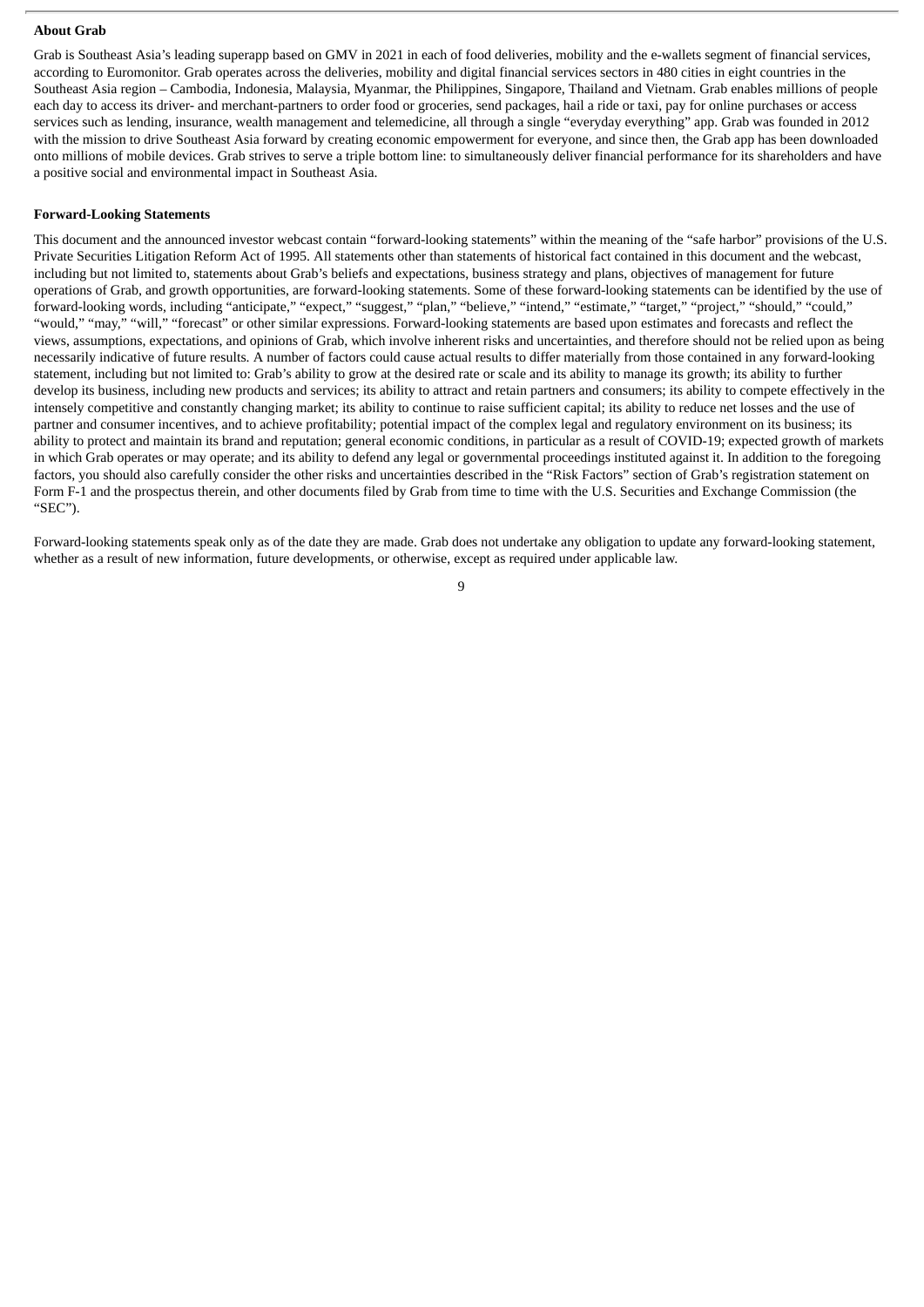### **Unaudited Financial Information and Non-IFRS Financial Measures**

Grab's unaudited selected financial data for the three months ended March 31, 2022 and 2021 included in this document and the investor webcast is based on financial data derived from the Grab's management accounts that have not been reviewed or audited.

This document and the investor webcast also include references to non-IFRS financial measures, which include: Adjusted EBITDA, Total Segment Adjusted EBITDA and Segment Adjusted EBITDA. However, the presentation of these non-IFRS financial measures is not intended to be considered in isolation from, or as an alternative to, financial measures determined in accordance with IFRS. In addition, these non-IFRS financial measures may differ from non-IFRS financial measures with comparable names used by other companies.

Grab uses these non-IFRS financial measures for financial and operational decision-making and as a means to evaluate period-to-period comparisons, and Grab's management believes that these non-IFRS financial measures provide meaningful supplemental information regarding its performance by excluding certain items that may not be indicative of its recurring core business operating results. For example, Grab's management uses: Total Segment Adjusted EBITDA as a useful indicator of the economics of Grab's business segments, as it does not include regional corporate costs.

There are a number of limitations related to the use of non-IFRS financial measures. In light of these limitations, we provide specific information regarding the IFRS amounts excluded from these non-IFRS financial measures and evaluate these non-IFRS financial measures together with their relevant financial measures in accordance with IFRS.

This document and the investor webcast also includes "Pre-InterCo" data that does not reflect elimination of intragroup transactions, which means such data includes earnings and other amounts from transactions between entities within the Grab group that are eliminated upon consolidation. Such data differs materially from the corresponding figures post-elimination of intra-group transactions.

Explanation of non-IFRS financial measures:

- Adjusted EBITDA is a non-IFRS financial measure calculated as net loss adjusted to exclude: (i) interest income (expenses), (ii) other income (expenses), (iii) income tax expenses (credit), (iv) depreciation and amortization, (v) share-based compensation expenses, (vi) costs related to mergers and acquisitions, (vii) unrealized foreign exchange gain (loss), (viii) impairment losses on goodwill and non-financial assets, (ix) fair value changes on investments, (x) restructuring costs, (xi) legal, tax and regulatory settlement provisions and (xii) share listing and associated expenses.
- Segment Adjusted EBITDA is a non-IFRS financial measure, representing the Adjusted EBITDA of each of our four business segments, excluding, in each case, regional corporate costs.
- Adjusted EBITDA margin is a non-IFRS financial measure calculated as Adjusted EBITDA divided by Gross Merchandise Value.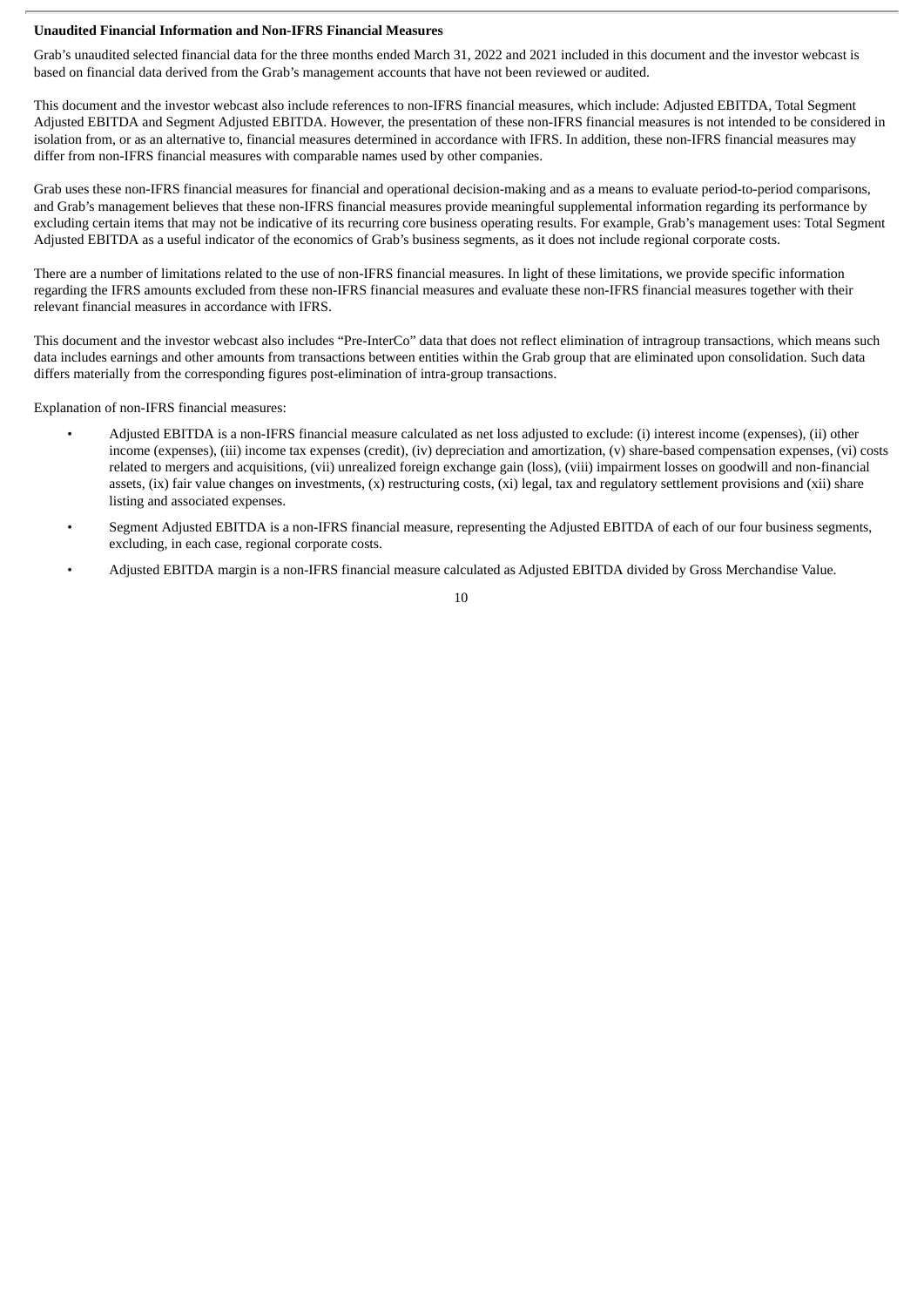| (\$ in millions, unless otherwise stated)                        | Q1 FY2022<br>\$ | Q1 FY2021<br>J. |
|------------------------------------------------------------------|-----------------|-----------------|
| Loss for the period                                              | (435)           | (666)           |
| Net interest expenses                                            | 27              | 420             |
| Other income                                                     | (2)             | (6)             |
| Income tax expenses                                              |                 |                 |
| Depreciation and amortization                                    | 34              | 84              |
| Share-based compensation expenses                                | 121             | 34              |
| Unrealized foreign exchange (gain)/loss                          | (1)             | $\mathbf 1$     |
| Impairment losses / (gains) on goodwill and non-financial assets | З               | (1)             |
| Fair value change on investments                                 | (39)            | 13              |
| Restructuring costs                                              | $\ast$          | $\ast$          |
| Legal, tax and regulatory settlement provisions                  | 4               | 9               |
| <b>Adjusted EBITDA</b>                                           | (287)           | (111)           |
| Regional corporate costs                                         | 212             | 146             |
| <b>Total Segment Adjusted EBITDA</b>                             | (75)            | 35              |
| Segment Adjusted EBITDA                                          |                 |                 |
| <b>Deliveries</b>                                                | (56)            | (4)             |
| Mobility                                                         | 82              | 115             |
| Financial services                                               | (102)           | (78)            |
| Enterprise and new initiatives                                   |                 |                 |
| <b>Total Segment Adjusted EBITDA</b>                             | (75)            | 35              |

#### \* Amount less than \$1 million

#### **Operating Metrics**

Gross Merchandise Value (GMV) is an operating metric representing the sum of the total dollar value of transactions from Grab's services, including any applicable taxes, tips, tolls and fees, over the period of measurement. GMV is a metric by which Grab understands, evaluates and manages its business, and Grab's management believes is necessary for investors to understand and evaluate its business. GMV provides useful information to investors as it represents the amount of a consumer's spend that is being directed through Grab's platform. This metric enables Grab and investors to understand, evaluate and compare the total amount of customer spending that is being directed through its platform over a period of time. Grab presents GMV as a metric to understand and compare, and to enable investors to understand and compare, Grab's aggregate operating results, which captures significant trends in its business over time.

Monthly Transacting User (MTUs) is defined as the monthly transacting users, which is an operating metric defined as the monthly number of unique users who transact via Grab's products, where transact means to have successfully paid for any of Grab's products. MTUs is a metric by which Grab understands, evaluates and manages its business, and Grab's management believes is necessary for investors to understand and evaluate its business.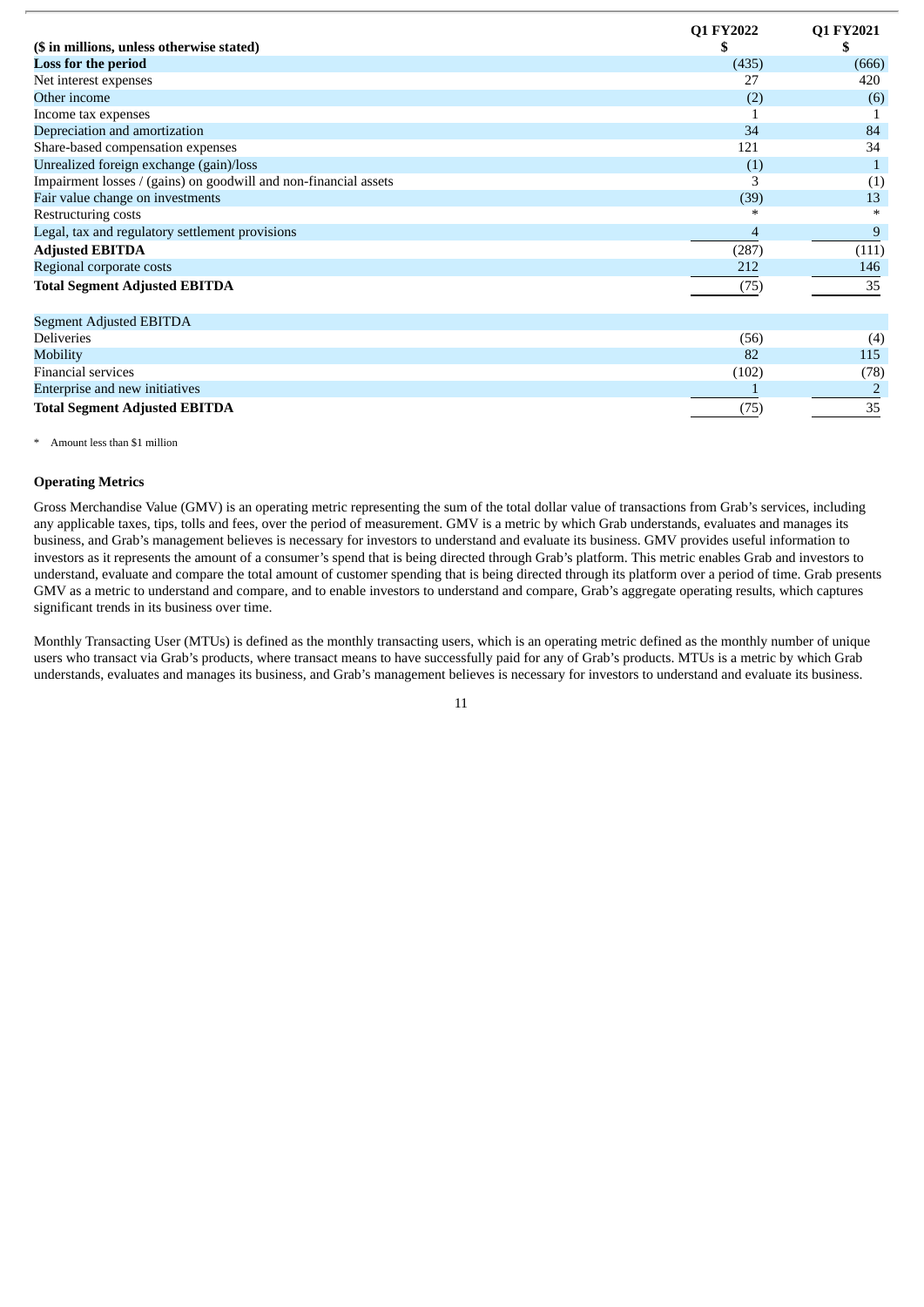Commission Rate represents the total dollar value paid to Grab in the form of commissions and fees from each transaction, without any adjustments for incentives paid to driver- and merchant-partners or promotions to end-users, as a percentage of GMV, over the period of measurement.

Partner incentives is an operating metric representing the dollar value of incentives granted to driver- and merchant-partners. The incentives granted to driver- and merchant-partners include base incentives and excess incentives, with base incentives being the amount of incentives paid to driver- and merchant-partners up to the amount of commissions and fees earned by Grab from those driver- and merchant-partners, and excess incentives being the amount of payments made to driver- and merchant-partners that exceed the amount of commissions and fees earned by Grab from those driver- and merchant-partners. Consumer incentives is an operating metric representing the dollar value of discounts and promotions offered to consumers. Partner incentives and consumer incentives are metrics by which we understand, evaluate and manage our business, and we believe are necessary for investors to understand and evaluate our business. We believe these metrics capture significant trends in our business over time.

#### **Industry and Market Data**

This document also contains information, estimates and other statistical data derived from third party sources, including research, surveys or studies, some of which are preliminary drafts, conducted by third parties, information provided by customers and/or industry or general publications. Such information involves a number of assumptions and limitations, and you are cautioned not to give undue weight on such estimates. Grab has not independently verified such third-party information, and makes no representation as to the accuracy of such third-party information.

<sup>12</sup>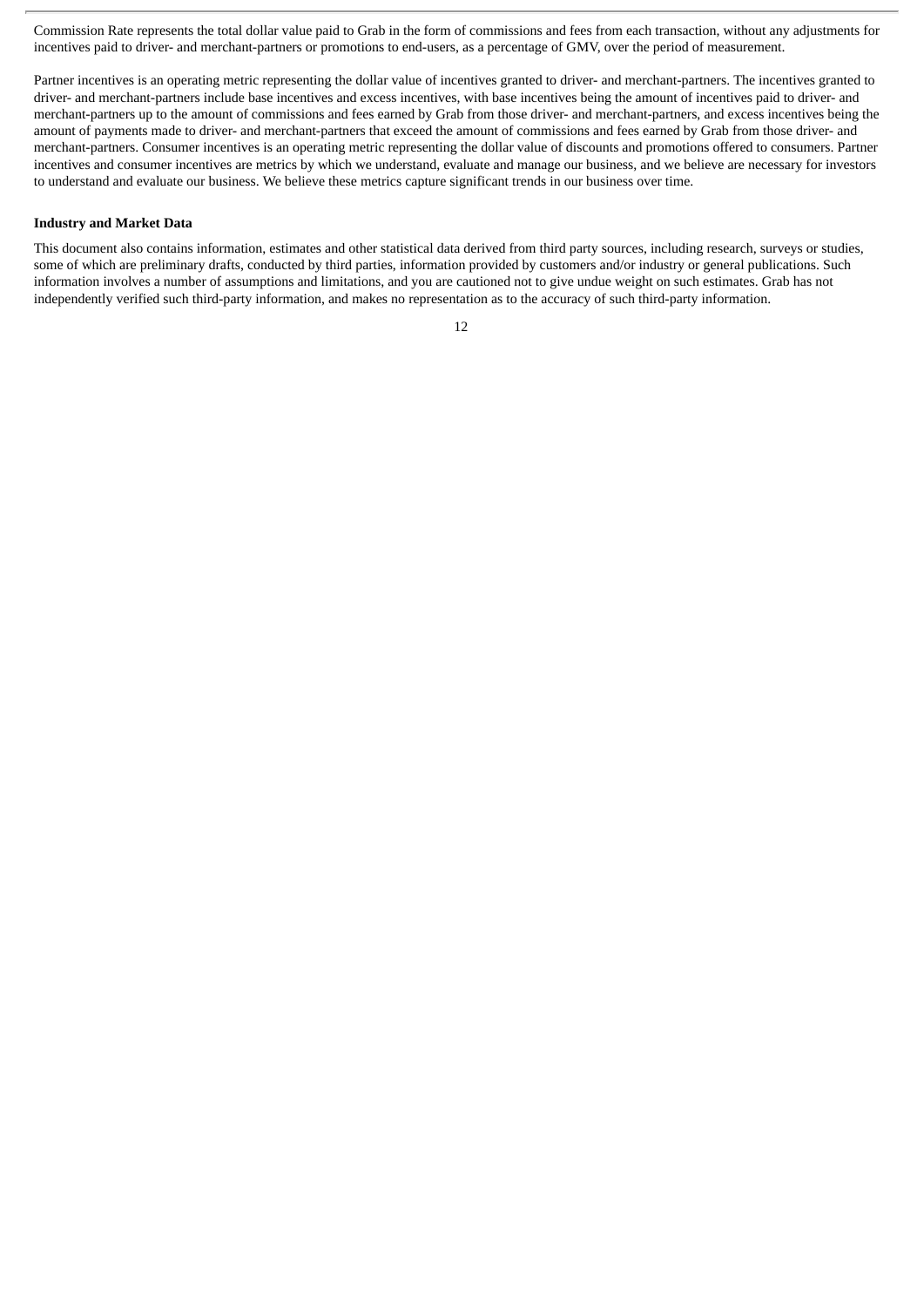# **Unaudited Summary of Financial Results**

# **Condensed consolidated statement of profit or loss and other comprehensive income**

| (\$ in millions, except for per share data)                           | Q1 2022<br>\$ | Q1 2021<br>S |
|-----------------------------------------------------------------------|---------------|--------------|
| Revenue                                                               | 228           | 216          |
| Cost of revenue                                                       | (310)         | (241)        |
| Other income                                                          | 3             | 6            |
| Sales and marketing expenses                                          | (70)          | (45)         |
| General and administrative expenses                                   | (169)         | (89)         |
| Research and development expenses                                     | (119)         | (75)         |
| Net impairment losses on financial assets                             | (8)           | (3)          |
| Other expenses                                                        | ∗             | $\ast$       |
| <b>Operating loss</b>                                                 | (445)         | (231)        |
| Finance income                                                        | 49            | 8            |
| <b>Finance costs</b>                                                  | (37)          | (442)        |
| Net finance income/(costs)                                            | 12            | (434)        |
| Share of loss of equity-accounted investees (net of tax)              | (1)           | $\ast$       |
| Loss before income tax                                                | (434)         | (665)        |
| Income tax expense                                                    | (1)           | (1)          |
| Loss for the period                                                   | (435)         | (666)        |
| Items that will not be reclassified to profit or loss:                |               |              |
| Defined benefit plan remeasurements                                   | $\ast$        |              |
| Items that are or may be reclassified subsequently to profit or loss: |               |              |
| Foreign currency translation differences - foreign operations         | (5)           | (17)         |
| Other comprehensive loss for the period, net of tax                   | (5)           | (17)         |
| Total comprehensive loss for the period                               | (440)         | (683)        |
| <b>Loss attributable to:</b>                                          |               |              |
| Owners of the Company                                                 | (423)         | (657)        |
| Non-controlling interests                                             | (12)          | (9)          |
|                                                                       | (435)         | (666)        |
| Total comprehensive loss attributable to:                             |               |              |
| Owners of the Company                                                 | (429)         | (653)        |
| Non-controlling interests                                             | (11)          | (30)         |
|                                                                       | (440)         | (683)        |
| <b>Loss per share:</b>                                                |               |              |

\* Amount less than \$1 million

13

Basic 5 (0.11) \$ (3.18)  $\rm{Diluted} \hspace{1.5cm} \$ \hspace{1.5cm} (0.11) \hspace{1.5cm} \$ \hspace{1.5cm} (3.18)$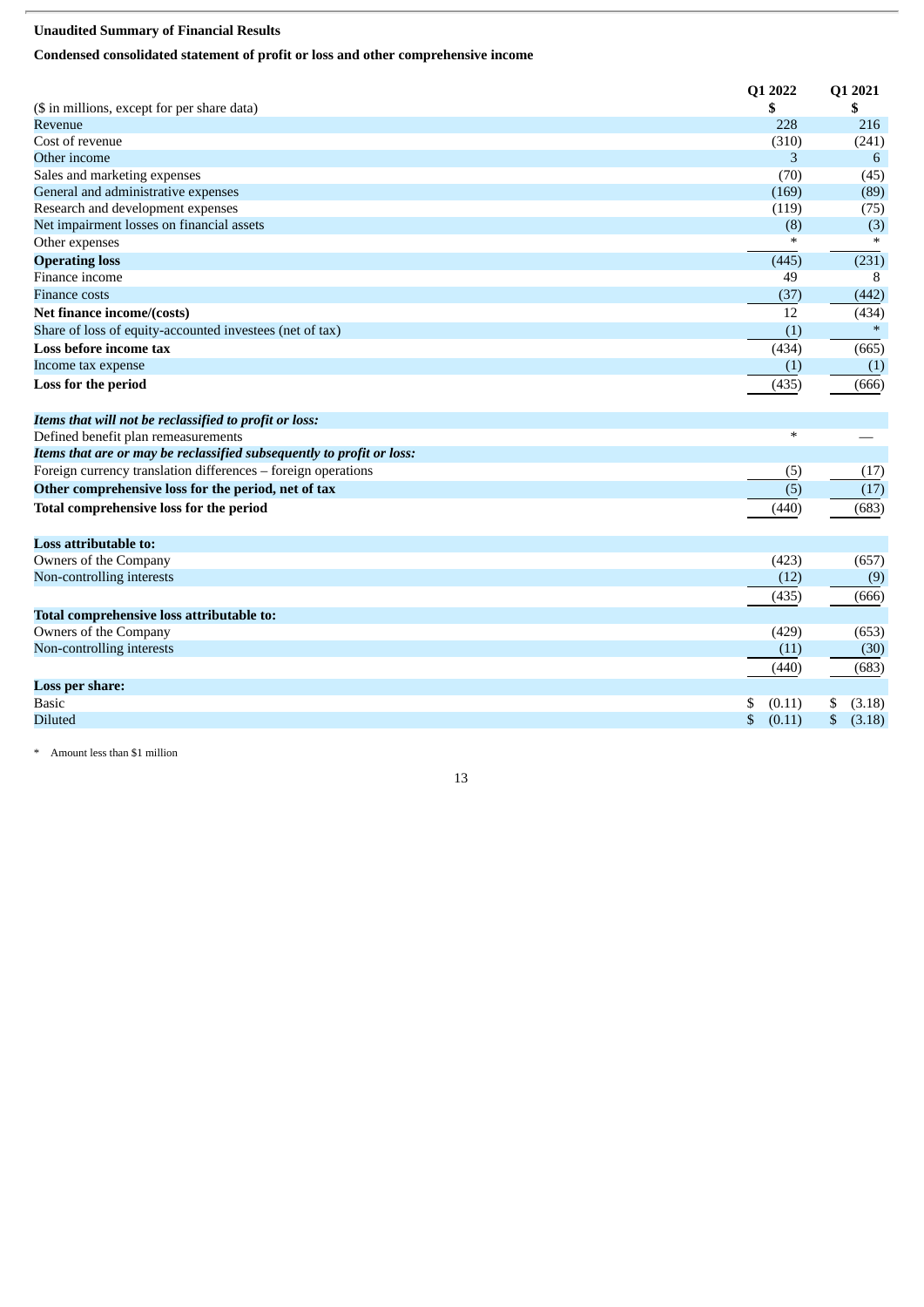#### **Condensed consolidated statement of financial position**

|                                              | March 31,<br>2022 | December 31,<br>2021 |
|----------------------------------------------|-------------------|----------------------|
| (\$ in millions, unless otherwise stated)    | \$                | \$                   |
| <b>Non-current assets</b>                    |                   |                      |
| Property, plant, and equipment               | 508               | 441                  |
| Intangible assets and goodwill               | 905               | 675                  |
| Associates and joint venture                 | 48                | 14                   |
| Deferred tax assets                          | $\overline{4}$    | 5                    |
| Other investments                            | 1,283             | 1,241                |
| Prepayments and other assets                 | 126               | 127                  |
|                                              | 2,874             | 2,503                |
| <b>Current assets</b>                        |                   |                      |
| Inventories                                  | 45                | $\overline{4}$       |
| Trade and other receivables                  | 304               | 255                  |
| Prepayments and other assets                 | 226               | 185                  |
| Other investments                            | 4,095             | 3,240                |
| Cash and cash equivalents                    | 3,387             | 4,991                |
|                                              | 8,057             | 8,675                |
| <b>Total assets</b>                          | 10,931            | 11,178               |
| <b>Equity</b>                                |                   |                      |
| Share capital and share premium              | 22,072            | 21,529               |
| <b>Reserves</b>                              | 532               | 606                  |
| <b>Accumulated losses</b>                    | (14, 974)         | (14, 402)            |
| Equity attributable to owners of the Company | 7,630             | 7,733                |
| Non-controlling interests                    | 46                | 286                  |
| <b>Total equity</b>                          | 7,676             | 8,019                |
| <b>Non-current liabilities</b>               |                   |                      |
| Warrant liabilities                          | 20                | 54                   |
| Loans and borrowings                         | 2,082             | 2,031                |
| Provisions                                   | 17                | 18                   |
| Other liabilities                            | 119               | 27                   |
| Deferred tax liabilities                     | 19                | 3                    |
|                                              | 2,257             | 2,133                |
| <b>Current liabilities</b>                   |                   |                      |
| Loans and borrowings                         | 156               | 144                  |
| Provisions                                   | 38                | 35                   |
| Trade and other payables                     | 801               | 844                  |
| Current tax liabilities                      | 3                 | 3                    |
|                                              | 998               | 1,026                |
| <b>Total liabilities</b>                     | 3,255             | 3,159                |
| <b>Total equity and liabilities</b>          | 10,931            | 11,178               |
|                                              |                   |                      |